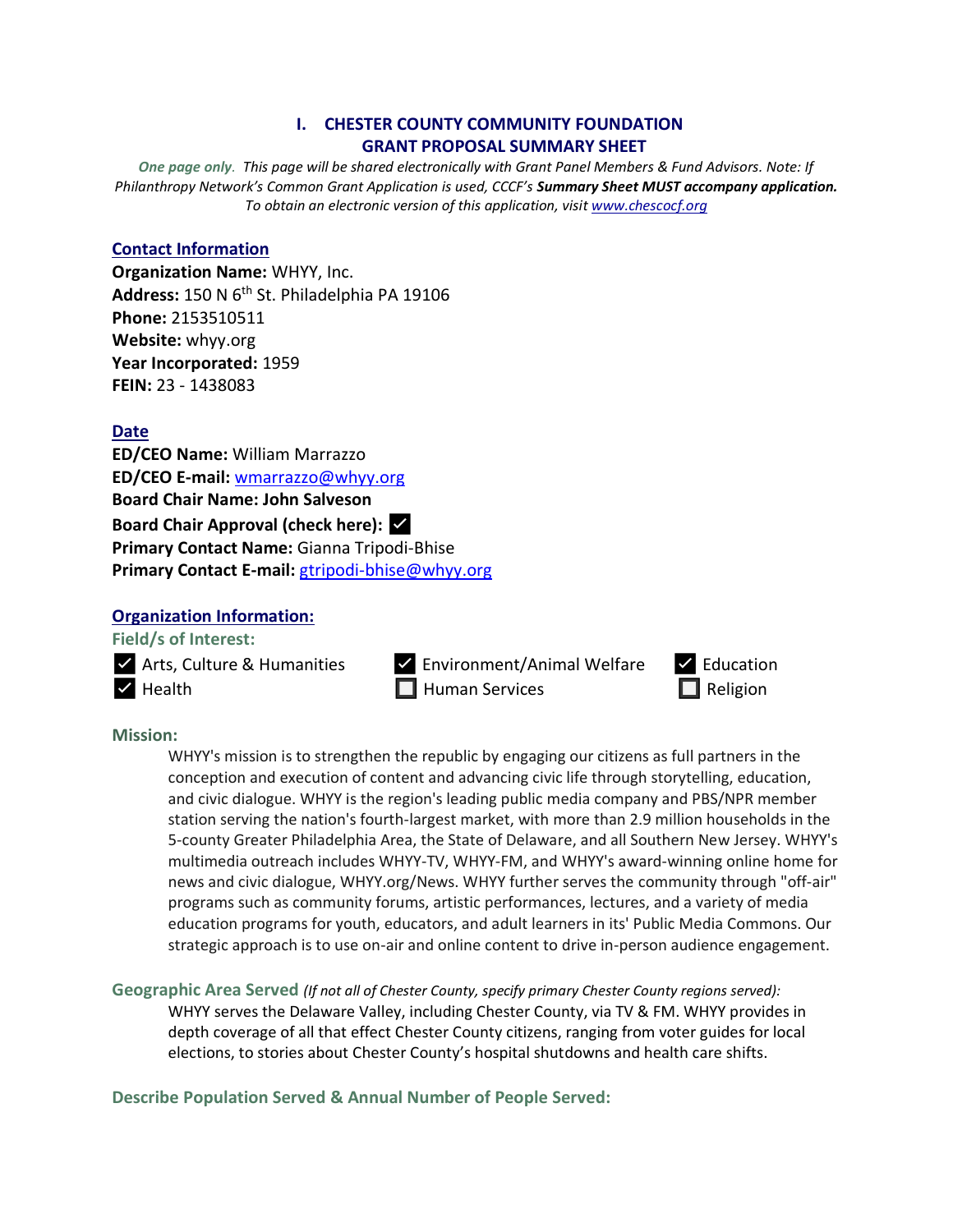WHYY serves the fourth largest TV market with **2,758,330 households**, a weekly average of **657,248 unique viewers** of WHYY-TV, a weekly average **of 485,411 people tune** into WHYY-FM, and WHYY's monthly average of more **than 3 million pageviews** on WHYY websites from more than **1.9 million viewers**. WHYY started 2022 with a bang, ranking #1 in AM, midday, and weekend radio time slots.

| \$40,701,000<br><b>Annual Budget</b> |
|--------------------------------------|
|--------------------------------------|

- 74% of budget for program expenses
- 4% of budget for administrative expenses
- 22 % of budget for fundraising expenses
- 22 # of Board Volunteers
- 175 # of Full-Time Equivalent Paid Staff
- 173 # of Active Non-Board Volunteers
- 819 # of Volunteer Hours

## **Top 3-5 funding sources:**

William Penn Foundation - \$3,122,179 (5 active grants, including multiyear funding) Neubauer Family Foundation - \$1,500,000 Hamilton Family Charitable Fund - \$600,000 (2-year grant) Horace W. Goldsmith Foundation for Arts & Culture Programs - \$350,000 (2-year grant) Knight-Lenfest Transformation Fund - \$350,000 (2-year grant)

**Is this grant proposal for:** Capacity Building  $\Box$  or General Operating  $\Box$ ?

## **Grant Amount Requested from the Community Foundation**: \$7,500

## **Proposal Summary:**

WHYY respectfully requests a grant of \$7,500 from the Chester County Community Foundation to support our FY22 programming. Specifically, this grant will support WHYY's rich variety of programming in three core focus areas: Arts & Culture, News & Information, and Education. WHYY content and services are offered throughout the Delaware Valley region 24 hours a day on WHYY-FM, WHYY-TV, and online at WHYY.org.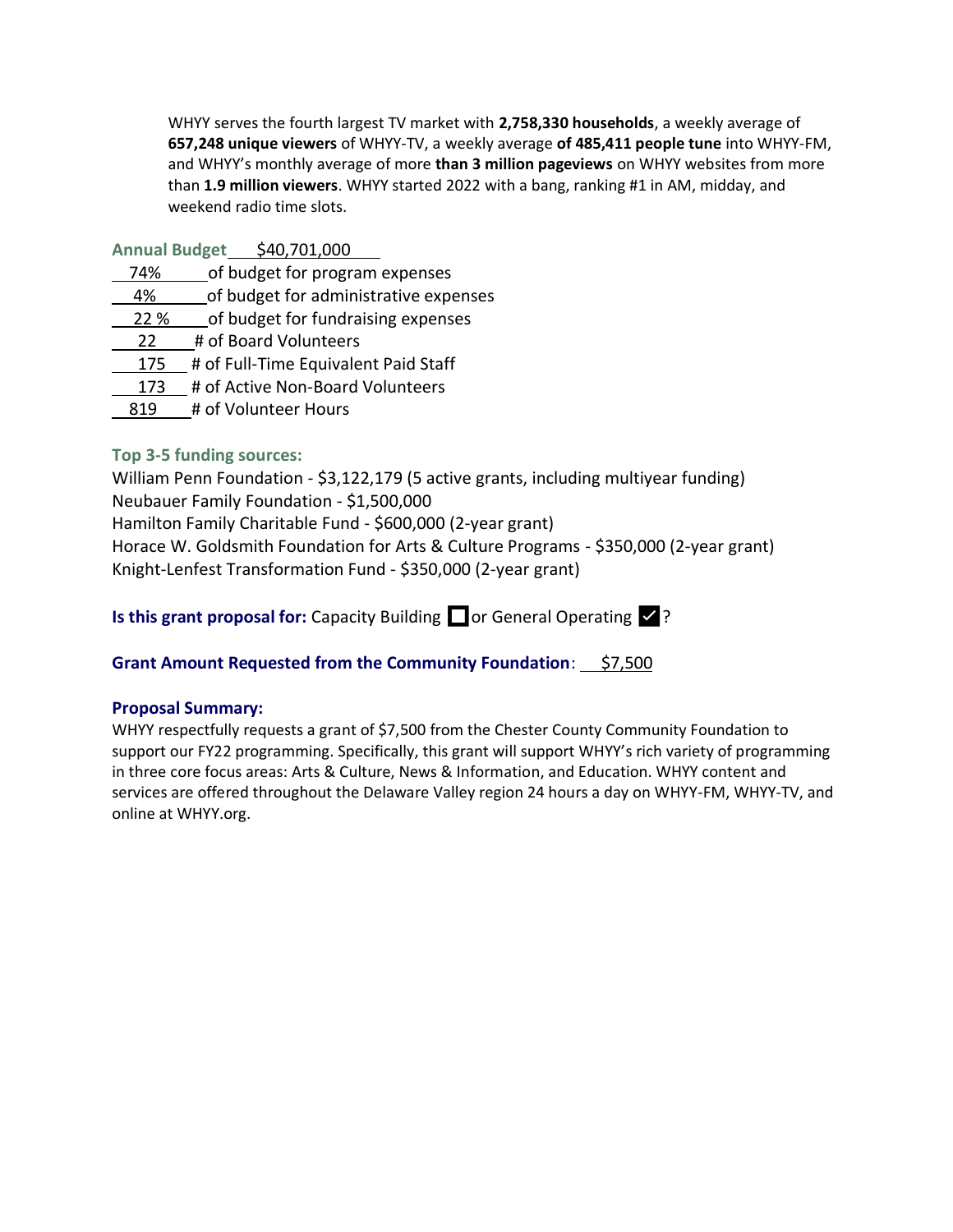## **II. CHESTER COUNTY COMMUNITY FOUNDATION GRANT PROPOSAL NARRATIVE**

*Provide clear, concise information. 3 pages maximum.*

## **1. Nonprofit's history, goals, key achievements & distinctiveness**

WHYY continues to be the Greater Philadelphia region's leading public media company and PBS/NPR affiliate, serving the nation's fourth largest TV market with 2,758,330 households. Each week, an average of 657,248 unique viewers tune in to WHYY-TV and 485,411 tune into WHYY-FM2, while WHYY websites receive a monthly average of 3 million pageviews from more than 1.9 million visitors. In more than 60 years of radio and TV programming, WHYY's commitment to public media has allowed us to provide trusted news coverage and local content to the Philadelphia area. In the past eight years, WHYY's newsroom has expanded to almost three times the size in 2013, while significantly reducing the proportion of our budget spent on overhead and administration costs. This has allowed WHYY to invest more in programming and direct services like WHYY Media Labs, the WHYY Afterschool program and a variety of community engagement projects.

# **Funding Request**

# **1. Description of Key Initiatives**

# *Arts & Culture*

Arts & Culture programming is a staple of WHYY-TV and FM broadcasts. WHYY is continuing to expand and diversify our local television productions and introducing new nationally syndicated programs to our TV line up. Over the past fiscal year, WHYY produced four new local television productions, including:

- Young Creators Studio spotlights a collection of youth-created films from students in Pennsylvania, New Jersey, and Delaware! Each year, young people across the region submit films to the WHYY Youth Media Awards.
- Police Reimagined: The Future of Public Safety is a four-part community conversation series that attempts to answer the question: Can you reduce funding for police, and limit their role in communities, while ensuring public safety for all communities?
- Neighbors in the Crossfire: This 3-part WHYY TV special examines Philadelphia's gun violence crisis. The episodes explore the code of the streets & how culture can obstruct peaceful conflict resolution, and how politicians and community leaders are trying to solve the problem.
- Shades of Black: Inside the Black Vote, brought to you by Your Democracy, is a special series exploring the motivations and expectations of Black voters and discussing the challenges and opportunities for this important voting bloc.

WHYY has re-aligned our program services to produce broadcasts of local arts and culture organizations to provide public access to their programming during this time of social distancing, including the Philadelphia Orchestra, Opera Philadelphia, People's Light Theatre, Pennsylvania Ballet, and the Philadelphia Zoo.

# *News & Information*

WHYY News & Information programming keeps the Delaware Valley informed about issues and events in their communities. Daily programs like Morning Edition, with regional reports hosted by Jennifer Lynn, and All Things Considered, with expanded regional coverage by Alan Tu and others throughout the day, inform listeners about national and local news. **In 2021 alone, WHYY's Newsroom produced 66 Chester County-centric multimedia pieces. WHYY has dedicated a specific suburban reporter, Kenny Cooper, to focus on Chester County as one of his major beats.**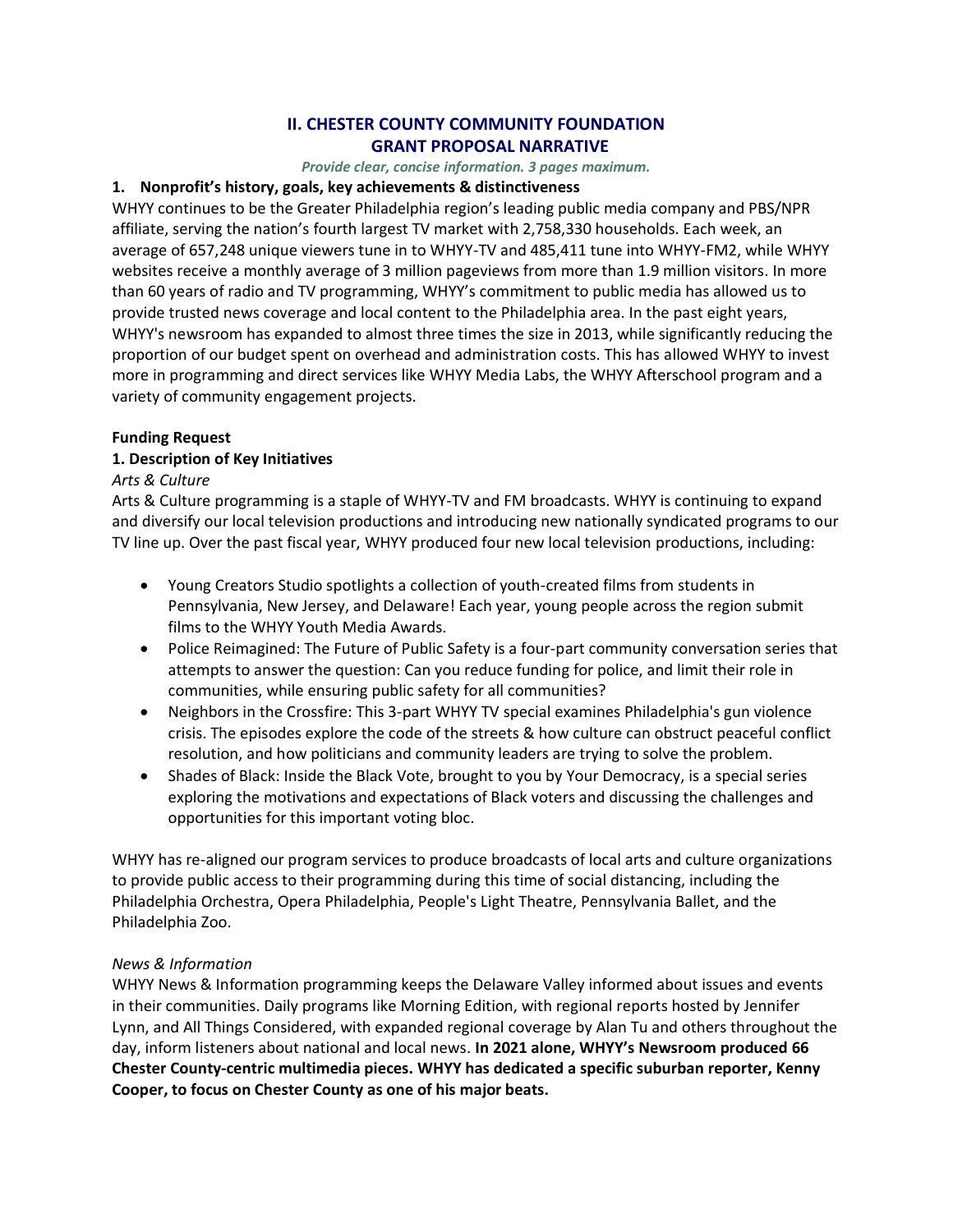In 2021, WHYY won 16 Keystone Media Awards and 2 Regional Edward R. Murrow Awards for news reporting. WHYY's Delaware team won 21 Delaware Press Association Contest awards. The newsroom continues to grow, and in FY22 will continue current reporting efforts as well as special reporting projects. Highlights include:

- The News and Information Community Exchange (N.I.C.E.) is a new WHYY project, a mutual-aid journalism collaborative that organizes, supports, and develops grassroots content creators including local independent producers of newspapers and newsletters, podcasts, radio, blogs, videos, and social media live broadcasts who are serving Black, Latino, Asian, and LGBTQ communities, in English, Chinese, Spanish, and Arabic.
- COVID-19 Vaccine Information: Throughout the pandemic, WHYY has provided the latest news information about COVID-19 in and around Philadelphia. The latest news and updates can be found on our dedicated landing page for COVID-19 vaccines. WHYY also launched a Health Desk Help Desk where readers can submit questions about coronavirus to our health reporters and read answers to common questions.
- Schooled is a podcast from WHYY's Keystone Crossroads that gives the insider's story of America's public schools, through the eyes of students, parents, and educators.
- PlanPhilly is a project of WHYY News providing in-depth, original reporting on Philadelphia's neighborhoods with a focus on urban design and planning, transportation, and development.

#### *Education*

WHYY is committed to providing a variety of education programs for adults and young people, from enriching TV broadcasts to community events and in-school classes. In July 2017, WHYY introduced a 24/7 PBS Kids channel in addition to weekday children's programming on WHYY-TV. Among the programs that WHYY Education offers are PBS Kids character visits to regional daycares, WHYY Little Libraries, promoting appreciation for lifelong reading, and field trips to WHYY studios. Other direct service programs that WHYY will continue to build in FY22 with your support include:

- WHYY Media Labs: Partnering with the School District of Philadelphia, the WHYY Media Labs program has grown to serve 49 District schools from 2015-2021 and a total of 15,000 students. WHYY Media Labs are designed to teach students the fundamentals of media production as a tool for learning in all curricular areas, both in-school and after-school.
- WHYY Media Labs Pathways to Careers: Pathways to Careers pairs students who have participated in WHYY Education programs with paid work experience in the media field. In over the past three years, 118 students have completed paid jobs with WHYY and other local organizations including Comcast, NBC 10/Telemundo, Al Dia, the Philadelphia Public School Notebook, WURD, WXPN, and the Philadelphia Media Network. Participating students gain career exposure and are paid to work as video producers, reporters, social media producers, recording and editing assistants and more.

#### *Special Projects*

• *Youth Set the Stage* is a new youth media collaboration led by WHYY and comprised of seven other youth-media organizations based in Philadelphia- Big Picture Alliance, Girls Rock Philly, Lil' Filmmakers, Philadelphia Student Union, PhillyCAM, Scribe Video Center, and POPPYN, and Temple University's Klein College of Media and Communication, regularly engaging youth media